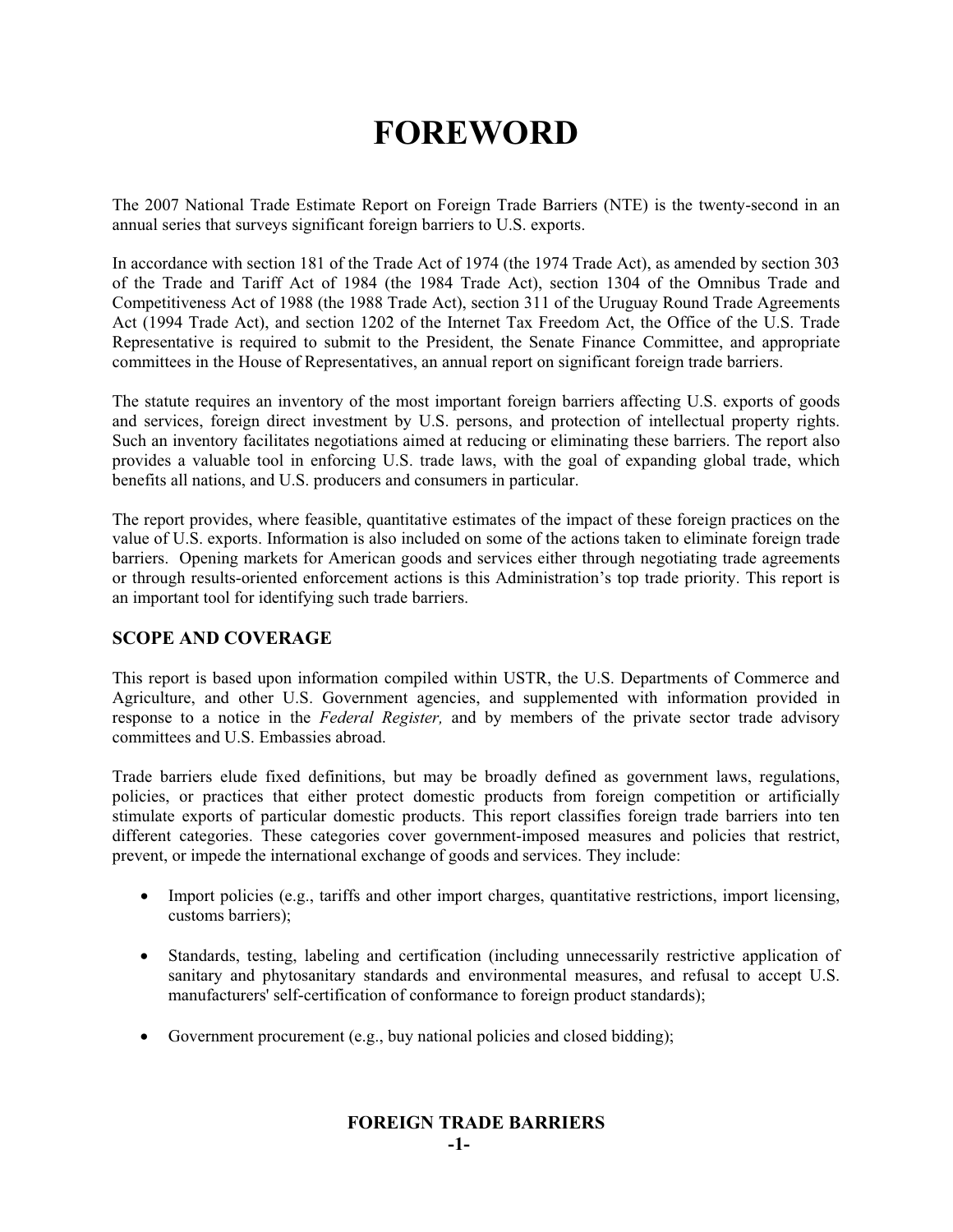- Export subsidies (e.g., export financing on preferential terms and agricultural export subsidies that displace U.S. exports in third country markets);
- Lack of intellectual property protection (e.g., inadequate patent, copyright, and trademark regimes);
- x Services barriers (e.g., limits on the range of financial services offered by foreign financial institutions,<sup>i</sup> regulation of international data flows, and restrictions on the use of foreign data processing);
- Investment barriers (e.g., limitations on foreign equity participation and on access to foreign government-funded research and development (R&D) programs, local content and export performance requirements, and restrictions on transferring earnings and capital);
- Anticompetitive practices with trade effects tolerated by foreign governments (including anticompetitive activities of both state-owned and private firms that apply to services or to goods and that restrict the sale of U.S. products to any firm, not just to foreign firms that perpetuate the practices);
- $\bullet$  Trade restrictions affecting electronic commerce (e.g., tariff and nontariff measures, burdensome and discriminatory regulations and standards, and discriminatory taxation); and
- Other barriers (barriers that encompass more than one category, e.g., bribery and corruption,<sup>2</sup> or that affect a single sector).

The NTE covers significant barriers, whether they are consistent or inconsistent with international trading rules. Many barriers to U.S. exports are consistent with existing international trade agreements. Tariffs, for example, are an accepted method of protection under the General Agreement on Tariffs and Trade (GATT). Even a very high tariff does not violate international rules unless a country has made a bound commitment not to exceed a specified rate. On the other hand, where measures are not consistent with international rules, they are actionable under U.S. trade law and through the World Trade Organization (WTO).

This report discusses the largest export markets for the United States, including: 58 nations, the European Union, Taiwan, Hong Kong, the Southern African Customs Union and one regional body. Some countries were excluded from this report due primarily to the relatively small size of their markets or the absence of major trade complaints from representatives of U.S. goods and services sectors. However, the omission of particular countries and barriers does not imply that they are not of concern to the United States. Based on an assessment of the evolving nature of U.S. trade and investment relationships in the various regions of the world, Ethiopia and Jordan have been added to the report. Ethiopia was added because it is one of sub-Saharan Africa's largest and fastest growing markets for U.S. goods and services. U.S.-Jordan economic cooperation, including the U.S.-Jordan Free Trade Agreement, has fostered a steady expansion of bilateral trade and investment. Jordan's addition to the National Trade Estimate Report is intended to assist U.S. firms in understanding the conditions of access to this increasingly important market. Also, on January 1, 2007, Bulgaria and Romania joined the European Union (EU). Therefore, beginning with the 2007 NTE, we have deleted separate sections on each of those countries and have incorporated each into the EU section of the report.

The merchandise trade data contained in the NTE report are based on total U.S. exports, free alongside  $(f.a.s.)<sup>3</sup>$  value, and general U.S. imports, customs value, as reported by the Bureau of the Census,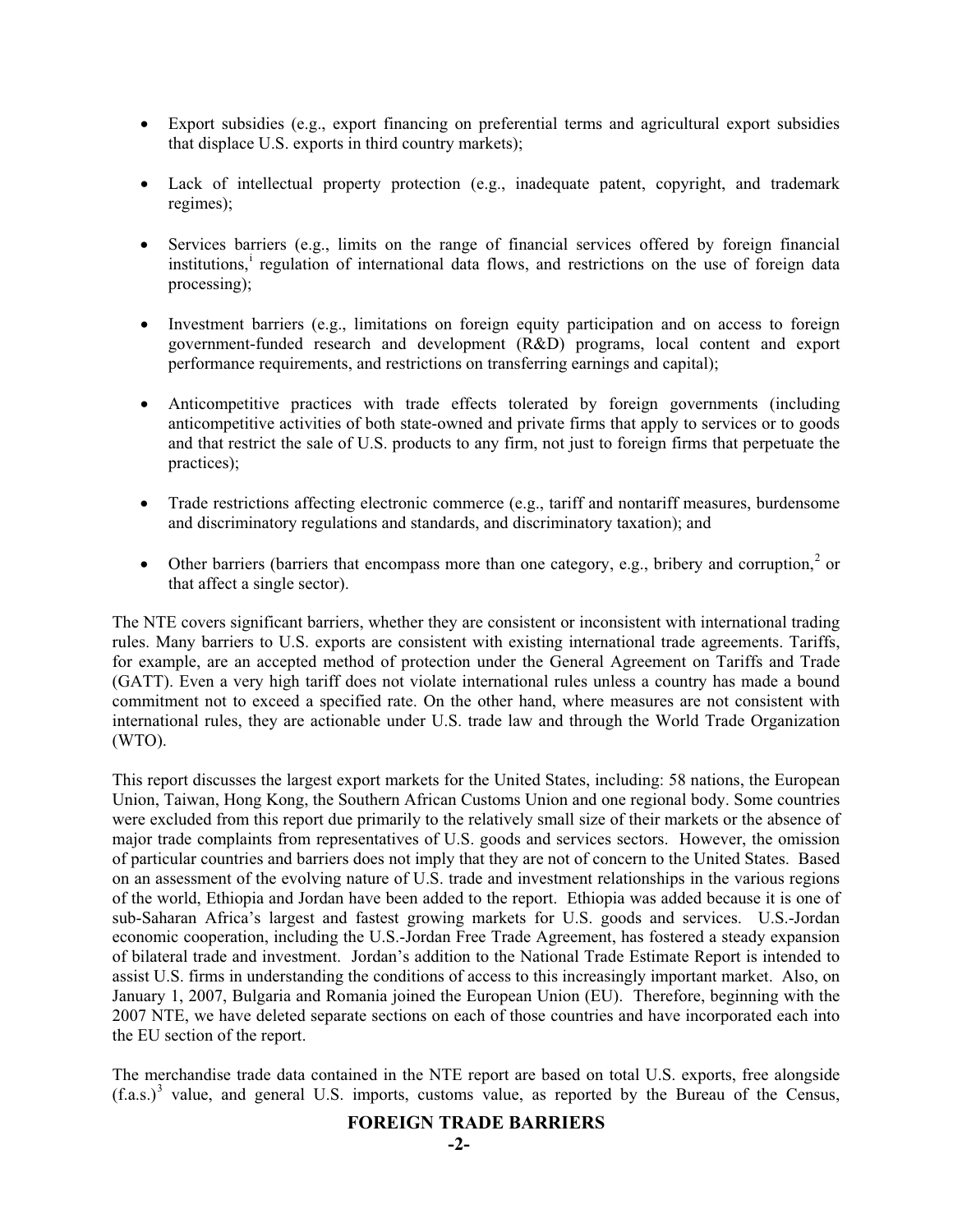Department of Commerce. (NOTE: These data are ranked according to size of export market in the Appendix). The services data are from the October 2006 issue of the Survey of Current Business (collected from the Bureau of Economic Analysis, Department of Commerce). The direct investment data are from the September 2006 issue of the Survey of Current Business (collected from the Bureau of Economic Analysis, Department of Commerce).

# **TRADE IMPACT ESTIMATES AND FOREIGN BARRIERS**

Wherever possible, this report presents estimates of the impact on U.S. exports of specific foreign trade barriers or other trade distorting practices. Also, where consultations related to specific foreign practices were proceeding at the time this report was published, estimates were excluded, in order to avoid prejudice to those consultations.

The estimates included in this report constitute an attempt to assess quantitatively the potential effect of removing certain foreign trade barriers on particular U.S. exports. However, the estimates cannot be used to determine the total effect upon U.S. exports to either the country in which a barrier has been identified or to the world in general. In other words, the estimates contained in this report cannot be aggregated in order to derive a total estimate of gain in U.S. exports to a given country or the world.

Trade barriers or other trade distorting practices affect U.S. exports to another country because these measures effectively impose costs on such exports that are not imposed on goods produced domestically in the importing country. In theory, estimating the impact of a foreign trade measure upon U.S. exports of goods requires knowledge of the (extra) cost the measure imposes upon them, as well as knowledge of market conditions in the United States, in the country imposing the measure, and in third countries. In practice, such information often is not available.

Where sufficient data exist, an approximate impact of tariffs upon U.S. exports can be derived by obtaining estimates of supply and demand price elasticities in the importing country and in the United States. Typically, the U.S. share of imports is assumed to be constant. When no calculated price elasticities are available, reasonable postulated values are used. The resulting estimate of lost U.S. exports is approximate, depends upon the assumed elasticities, and does not necessarily reflect changes in trade patterns with third countries. Similar procedures are followed to estimate the impact upon our exports of subsidies that displace U.S. exports in third country markets.

The task of estimating the impact of nontariff measures on U.S. exports is far more difficult, since there is no readily available estimate of the additional cost these restrictions impose upon imports. Quantitative restrictions or import licenses limit (or discourage) imports and thus raise domestic prices, much as a tariff does. However, without detailed information on price differences between countries and on relevant supply and demand conditions, it is difficult to derive the estimated effects of these measures upon U.S. exports. Similarly, it is difficult to quantify the impact upon U.S. exports (or commerce) of other foreign practices such as government procurement policies, nontransparent standards, or inadequate intellectual property rights protection.

In some cases, particular U.S. exports are restricted by both foreign tariff and nontariff barriers. For the reasons stated above, it may be difficult to estimate the impact of such nontariff barriers on U.S. exports. When the value of actual U.S. exports is reduced to an unknown extent by one or more than one nontariff measure, it then becomes derivatively difficult to estimate the effect of even the overlapping tariff barriers on U.S. exports.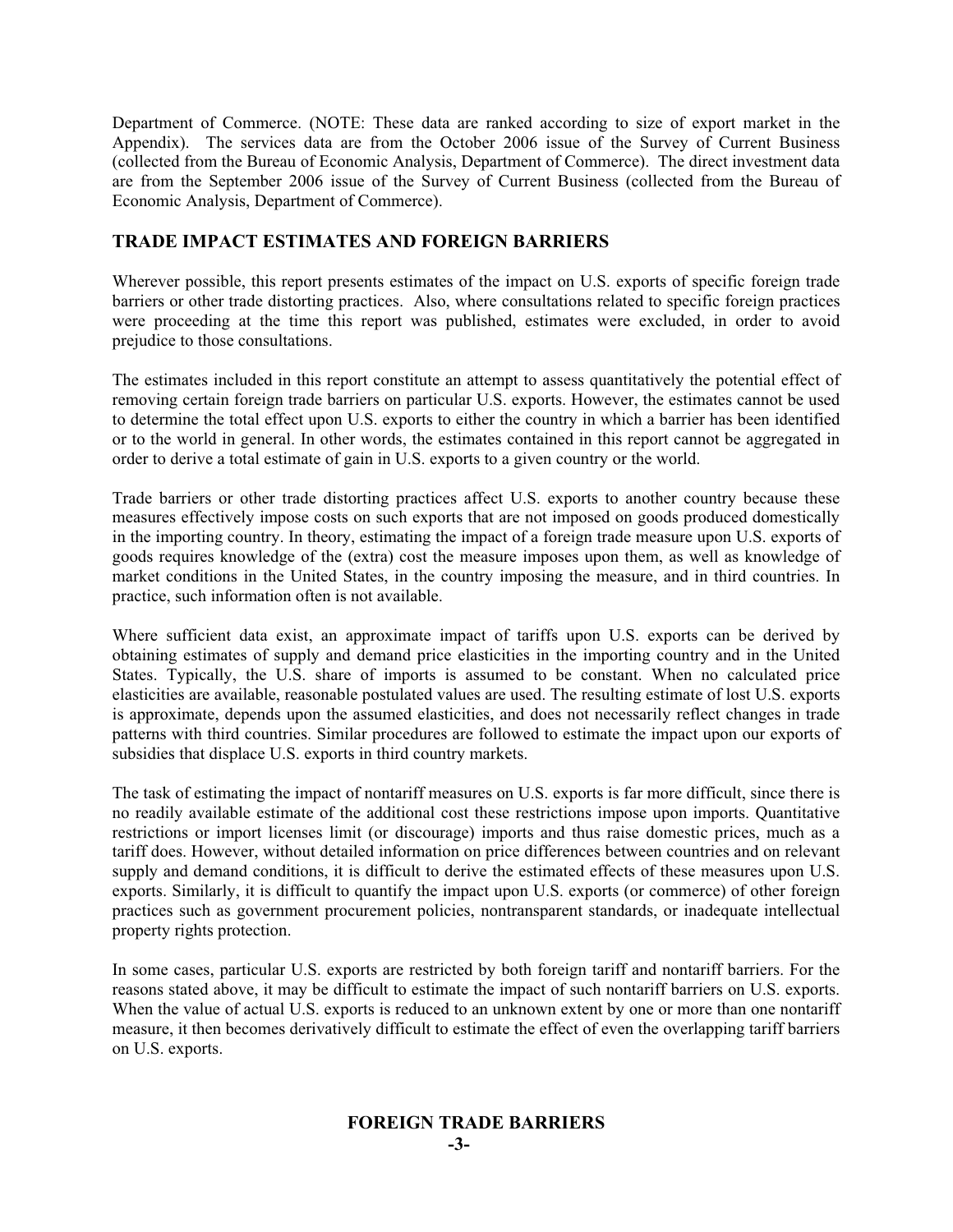The same limitations that affect the ability to estimate the impact of foreign barriers upon U.S. goods exports apply to U.S. services exports. Furthermore, the trade data on services exports are extremely limited in detail. For these reasons, estimates of the impact of foreign barriers on trade in services also are difficult to compute.

With respect to investment barriers, there are no accepted techniques for estimating the impact of such barriers on U.S. investment flows. For this reason, no such estimates are given in this report. The NTE includes generic government regulations and practices which are not product-specific. These are among the most difficult types of foreign practices for which to estimate trade effects.

In the context of trade actions brought under U.S. law, estimations of the impact of foreign practices on U.S. commerce are substantially more feasible. Trade actions under U.S. law are generally product-specific and therefore more tractable for estimating trade effects. In addition, the process used when a specific trade action is brought will frequently make available non-U.S. Government data (U.S. company or foreign sources) otherwise not available in the preparation of a broad survey such as this report.

In some cases, industry valuations estimating the financial effects of barriers are contained in the report. The methods computing these valuations are sometimes uncertain. Hence, their inclusion in the NTE report should not be construed as a U.S. Government endorsement of the estimates they reflect.

March 2007

#### **Endnotes**

1. The current NTE report covers only those financial services-related market access issues brought to the attention of USTR by outside sources. For the reader interested in a more comprehensive discussion of financial services barriers, the Treasury Department publishes quadrennially the National Treatment Study. Prepared in collaboration with the Secretary of State, the Office of the Comptroller of the Currency, the Federal Reserve Board, the Federal Deposit Insurance Corporation, the Securities and Exchange Commission, and the Department of Commerce, the Study analyzes in detail treatment of U.S. commercial banks and securities firms in foreign markets. It is intended as an authoritative reference for assessing financial services regimes abroad.

2. Corruption is an impediment to trade, a serious barrier to development, and a direct threat to our collective security. Corruption takes many forms and affects trade and development in different ways. In many countries, it affects customs practices, licensing decisions, and the awarding of government procurement contracts. If left unchecked, bribery and corruption can negate market access gained through trade negotiations, undermine the foundations of the international trading system, and frustrate broader reforms and economic stabilization programs. Corruption also hinders development and contributes to the cycle of poverty.

Information on specific problems associated with bribery and corruption is difficult to obtain, particularly since perpetrators go to great lengths to conceal their activities. Nevertheless, a consistent complaint from U.S. firms is that they have experienced situations that suggest corruption has played a role in the award of billions of dollars of foreign contracts and delayed or prevented the efficient movement of goods. Since the United States enacted the Foreign Corrupt Practices Act (FCPA) in 1977, U.S. companies have been prohibited from bribing foreign public officials, and numerous other domestic laws discipline corruption of public officials at the state and federal levels. The United States is committed to the active enforcement of the FCPA.

The United States Government has taken a leading role in addressing bribery and corruption in international business transactions and has made real progress over the past quarter century building international coalitions to